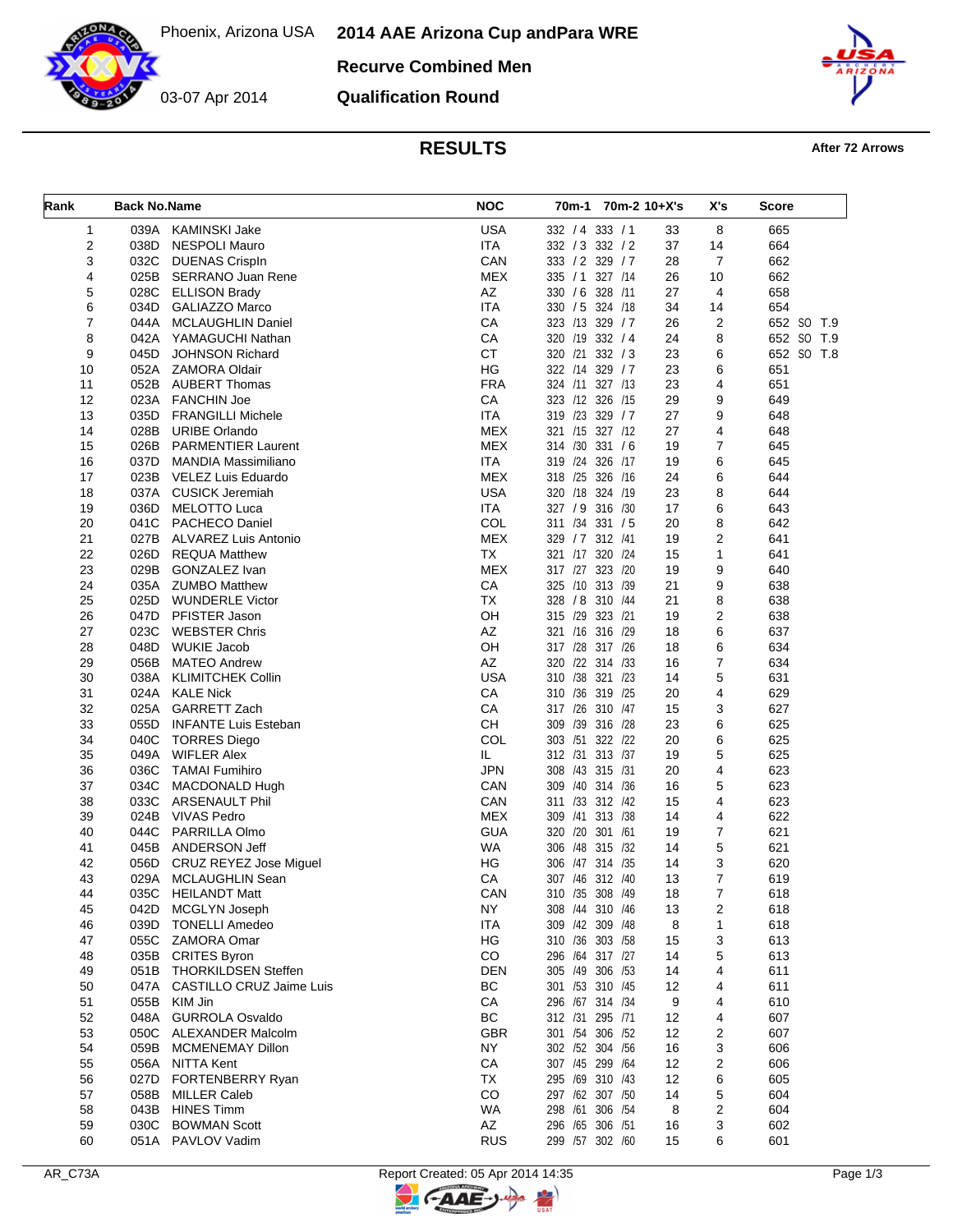Phoenix, Arizona USA **2014 AAE Arizona Cup and Para WRE**

**Recurve Combined Men**

03-07 Apr 2014

**Qualification Round**



**RESULTS After 72 Arrows** 

| Rank | <b>Back No.Name</b> |                                               | <b>NOC</b> |                   | 70m-1 70m-2 10+X's |                | X's            | Score  |
|------|---------------------|-----------------------------------------------|------------|-------------------|--------------------|----------------|----------------|--------|
| 61   |                     | 033A GHIZZI Roberto                           | CA         | 298 /58 303 /59   |                    | 9              | 4              | 601    |
| 62   |                     | 031A SMITH Josh                               | CA         | 300 /55 299 /63   |                    | 13             | 5              | 599    |
| 63   | 047B                | <b>GALLIFET Thomas</b>                        | <b>FRA</b> | 294 /71           | 305 /55            | 12             | 1              | 599    |
| 64   |                     | 045A PAGUIA Raymond                           | CA         | 298 /58 298 /66   |                    | 10             | $\overline{2}$ | 596    |
| 65   |                     | 046C LUKOW Michael                            | UT         | 296 /66 298 /65   |                    | 13             | 4              | 594    |
| 66   |                     | 032B JUNG Young Joo                           | <b>KOR</b> | 300 /56 291 /76   |                    | 9              | $\overline{7}$ | 591    |
| 67   | 058C                | <b>OLSON Alexander</b>                        | IA         | 294 /70 295 /73   |                    | 13             | 6              | 589    |
| 68   | 030B                | <b>TAPIA Luis</b>                             | <b>MEX</b> | 292 /73 297 /68   |                    | 11             | 2              | 589    |
| 69   |                     | 036A LUND Bryan                               | CA         | 294 /71           | 295 /72            | 10             | 1              | 589    |
| 70   | 038B                | <b>TWOMBLY Gregory</b>                        | CO         | 304 /50 285 /84   |                    | 9              | $\overline{2}$ | 589    |
| 71   | 042C                | <b>CASTRO Diego</b>                           | <b>GUA</b> | 285 /80 304 /57   |                    | $\overline{7}$ | $\mathbf{1}$   | 589    |
| 72   | 028D                | SHEWCHUK John                                 | <b>TX</b>  | 290 /75 297 /67   |                    | 10             | 3              | 587    |
| 73   | 044B                | <b>REZENDE Luciano</b>                        | <b>BRA</b> | 298 /60 285 /83   |                    | 8              | 1              | 583    |
| 74   | 046B                | <b>ANDERSON Larry</b>                         | WA         | 295 /68 287 /82   |                    | 10             | 1              | 582    |
| 75   |                     | 050A MARINO Anthony                           | <b>NJ</b>  | 284 /82 297 /69   |                    | $\overline{7}$ | 1              | 581    |
| 76   | 043D                | PALUMBO Timothy                               | NY.        | 280 /86 300 /62   |                    | $\overline{7}$ | $\overline{2}$ | 580    |
| 77   | 040B                | AJIMA Yutaka                                  | <b>JPN</b> | 289 /77 289 /80   |                    | 11             | 4              | 578    |
| 78   | 041D                | <b>LAZAROFF Brett</b>                         | <b>NY</b>  | 288 /78 288 /81   |                    | 12             | 3              | 576    |
| 79   |                     | 025C LITZLER Brett                            | AZ         | 287 /79 289 /79   |                    | 10             | 3              | 576    |
| 80   |                     | 041B HAGLEY Dwight                            | <b>BAR</b> | 297 /63 279 /91   |                    | 7              | 3              | 576    |
| 81   |                     | 034A ARCEO Arsi                               | CA         | 278 /89 297 /69   |                    | 8              | 0              | 575    |
| 82   |                     | 046A VACCARELLO Jason                         | CA         | 280 /87 293 /74   |                    | 7              | 3              | 573    |
| 83   | 029C                | MCCURRY John                                  | AZ         | 284 /81 279 /90   |                    | 8              | 3              | 563    |
| 84   |                     | 055A PARK David                               | CA         | 283 /83 279 /89   |                    | 13             | 3              | 562    |
| 85   |                     | 040A ALLEN Brent                              | CA         | 283 /84 276 /94   |                    | 11             | 1              | 559    |
| 86   | 047C                | <b>GOVIER Daniel</b>                          | WI         | 267 /95 292 /75   |                    | 8              | 1              | 559    |
| 87   |                     | 043C BARILLAS Julio                           | <b>GUA</b> | 275 /90 284 /85   |                    | 6              | 0              | 559    |
| 88   | 058A                | CUNNINGHAM, JR. Daniel                        | CA         | 268 /94 290 /78   |                    | 10             | 6              | 558    |
| 89   |                     | 031C VAINAUSKAS Adam                          | AZ         | 283 / 85 273 / 97 |                    | $\overline{7}$ | 5              | 556    |
| 90   | 057B                | <b>COLE Donnie</b>                            | AZ         | 279 /88 277 /93   |                    | 3              | 0              | 556    |
| 91   | 059C                | KIM Min Ki                                    | <b>USK</b> | 272 /92 282 /87   |                    | 10             | 1              | 554    |
| 92   | 049C                | <b>BALDOWSKI S. Phillip</b>                   | GA         | 289 /76 261 /104  |                    | 10             | 3              | 550 CT |
| 93   | 046D                | <b>GAUVIN Rich</b>                            | <b>CT</b>  | 290 /74 260 /106  |                    | 10             | 3              | 550 CT |
| 94   | 038C                | <b>GARCIA Hector</b>                          | COL        | 255 /105 290 /77  |                    | 10             | 5              | 545    |
| 95   |                     | 057C BISINGER Zackary                         | IA         | 270 /93 275 /95   |                    | 4              | 0              | 545    |
| 96   |                     | 039C JIMÉNEZ Rubén                            | <b>CRC</b> | 260 /101          | 283 /86            | 8              | 1              | 543    |
| 97   | 024C                | <b>BORETSKY Cody</b>                          | AZ         | 261 /100 277 /92  |                    | 6              | 2              | 538    |
| 98   | 048C                | TIMPANARO Dennis                              | IL.        | 262 /98 273 /96   |                    | 8              | $\overline{2}$ | 535    |
| 99   | 057D                | CANO MENDEZ Jose Antonio                      | DF         | 262 /99 272 /99   |                    | $\overline{7}$ | $\overline{2}$ | 534    |
| 100  |                     | 031B CHOI Jeung Youn                          | <b>KOR</b> | 260 /102 273 /98  |                    | 4              | 1              | 533    |
| 101  |                     | 037C WATANABE Masayoshi                       | <b>JPN</b> | 266 /97           | 263 /101           | 5              | 2              | 529    |
| 102  | 054C                | <b>URIARTE Pablo</b>                          | <b>BC</b>  | 267 /95 259 /109  |                    | 3              | 0              | 526    |
| 103  | 054B                | <b>AGHILI Ardesher</b>                        | ΑZ         | 274 /91 246 /114  |                    | 6              | 4              | 520    |
| 104  |                     | 042B FIELD Brandon                            | <b>BAR</b> | 235 /117 280 /88  |                    | 6              | 0              | 515    |
| 105  | 027C                | <b>LAURITA Jerry</b>                          | AZ         | 258 /103 250 /112 |                    | 7              | 3              | 508    |
| 106  |                     | 050B PERRY Robert                             | ID         | 246 /112 260 /107 |                    | 7              | 3              | 506    |
| 107  | 051C                | <b>HILL Chris</b>                             | <b>NV</b>  | 254 /106 251 /111 |                    | 8              | 4              | 505    |
| 108  | 030A                | <b>DACUAG Harry</b>                           | СA         | 246 /113 259 /108 |                    | 4              | 0              | 505    |
| 109  | 026A                |                                               | CA         | 242 /114 263 /103 |                    | 3              | 0              | 505    |
| 110  | 036B                | <b>KLYMKO</b> Friedhelm<br><b>HENSON Tony</b> | CO         | 236 /116 267 /100 |                    | 6              | 2              | 503    |
| 111  | 049B                | <b>WOLFE Russell</b>                          | OK         | 247 /111 252 /110 |                    |                | 1              | 499    |
| 112  | 032A                | <b>KALAL Matthew</b>                          | СA         |                   |                    | 1              | 0              | 494    |
| 113  | 033B                |                                               | <b>KOR</b> | 233 /118 261 /104 |                    | 3<br>4         | 1              |        |
|      |                     | KOO Ja Yong                                   |            | 230 /119 263 /102 |                    |                |                | 493    |
| 114  | 027A                | <b>KAZAMA Daisuke</b>                         | СA         | 252 /108 236 /117 |                    | 4              | 0              | 488    |
| 115  | 043A                | <b>SANTOS Magdiel</b>                         | <b>BRA</b> | 248 /109 239 /116 |                    | 5              | 3              | 487    |
| 116  | 052C                | HALL John                                     | FL         | 258 /104 223 /118 |                    | 4              | 1              | 481    |
| 117  | 054A                | SON Young Woo                                 | СA         | 239 /115 241 /115 |                    | 7              | 1              | 480    |
| 118  | 024D                | <b>WEBB Stacy</b>                             | TX         | 253 /107 221 /119 |                    | 6              | 2              | 474    |
| 119  | 056C                | <b>SHIN Andrew</b>                            | ${\sf CA}$ | 224 /120 246 /113 |                    | 5              | 1              | 470    |
| 120  |                     | 041A CHAN Harrison                            | ${\sf CA}$ | 248 /110 211 /122 |                    | 3              | 1              | 459    |

**C-AAE-**

 $\Rightarrow$